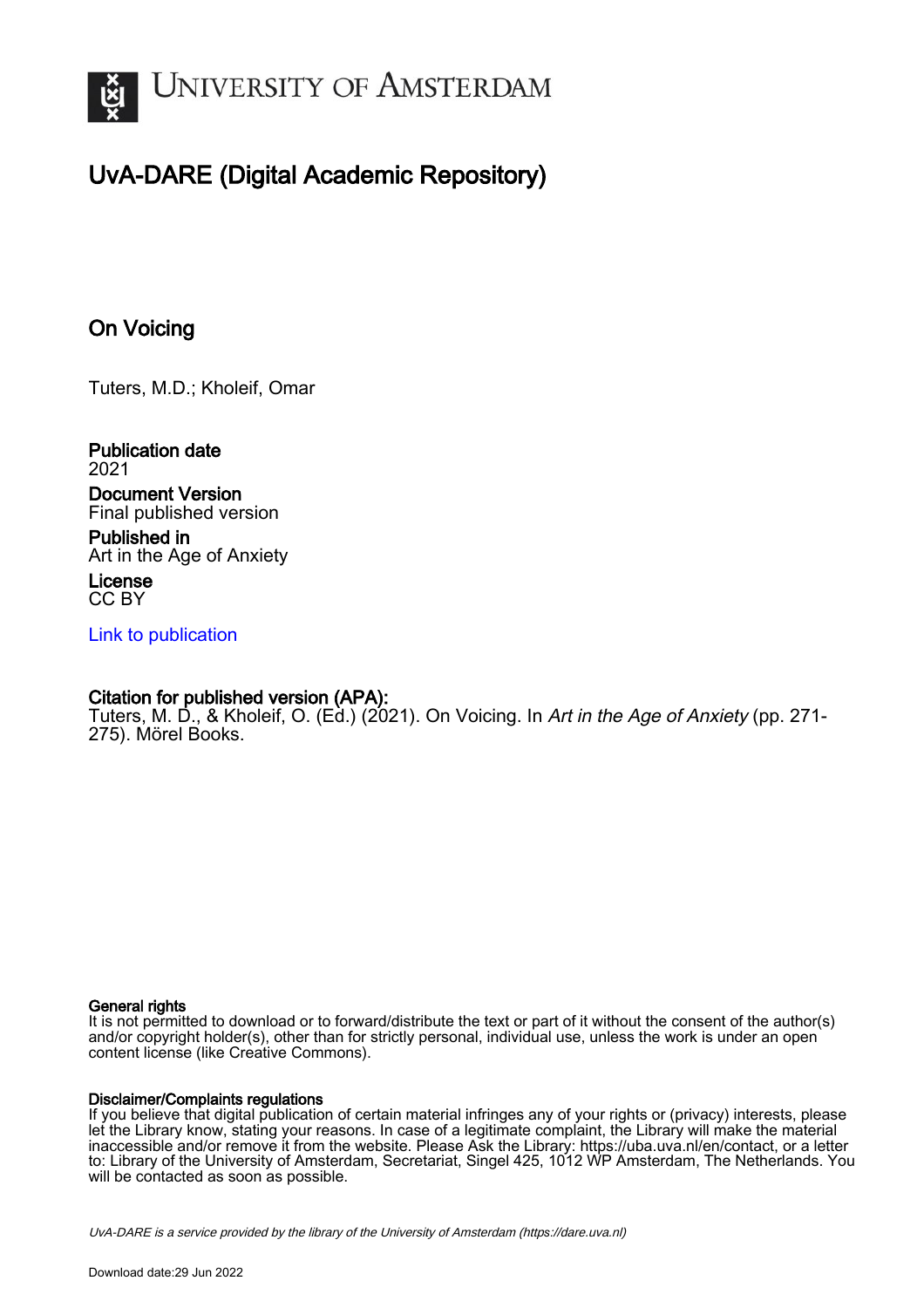# **On Voicing**

# **Marc Tuters & Omar Kholeif**  In conversation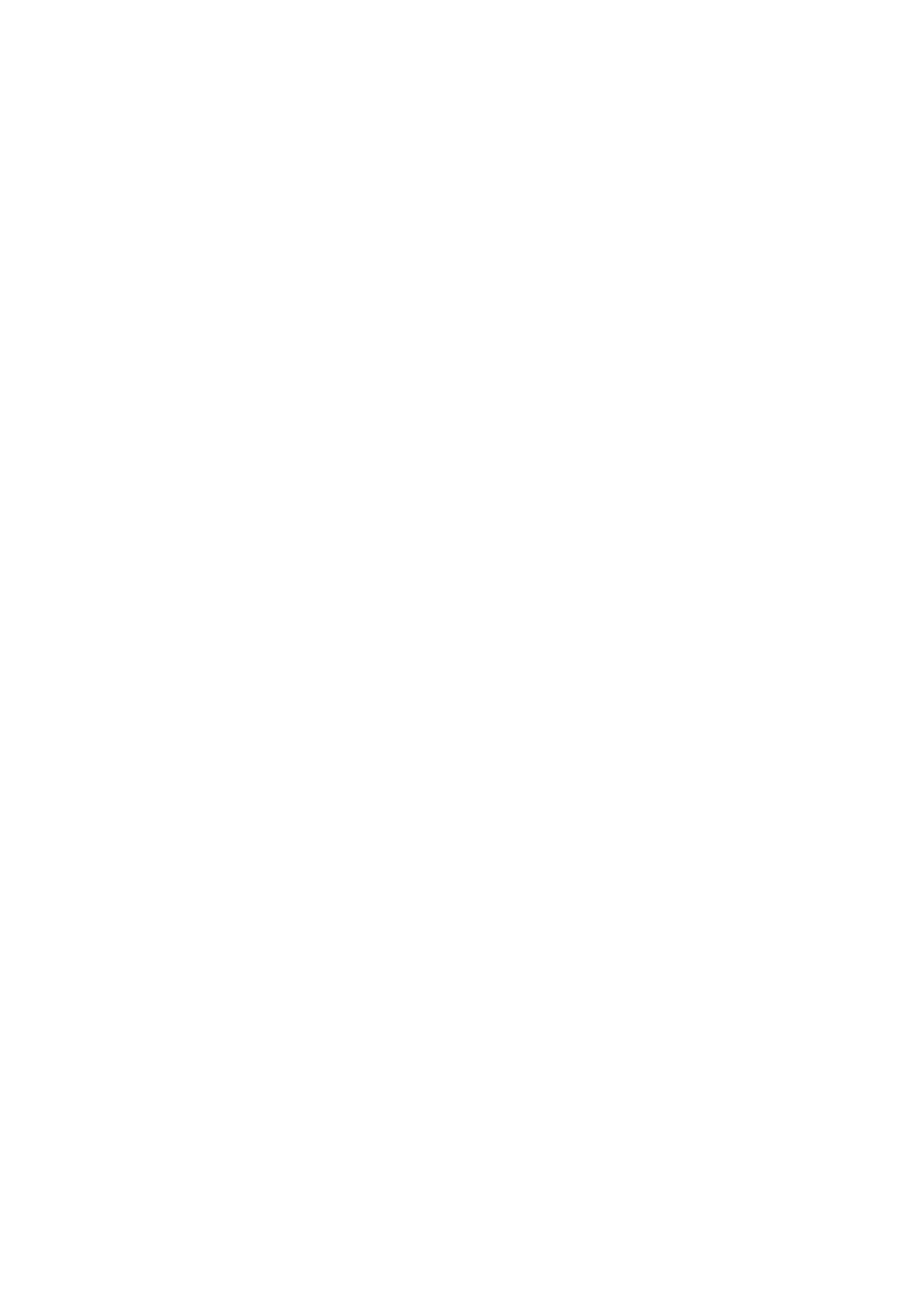**OK: Hi Marc. I am excited to talk to you on Google Docs. I have been in self-quarantine at 'home' for 23 days now because of the context around COVID-19. I thought I would somehow have all this 'free' time to be Zooming friends and family around the globe, reading literature I never thought I would, but it seems as if time has become elastic, and I am trying to do things more hurriedly than ever before in 'lockdown', as some have called it. How about you? What have you been up to these past few weeks? I assume you are in Holland?**

**MT:** Hi Omar. These past few weeks have indeed been extraordinary. I've heard it referred to as 'the first great crisis of the post-American world'. Every day brings something unprecedented, nearly everywhere in the world. The virus is hitting quite hard here. With about twice the population of the UAE, the Netherlands currently has about 10 times the rate of infection. In spite of this, public life continues much as it did before, in part because the government is wary of infringing on people's cherished freedom. Thus far, hospitals still seem to be coping relatively well, as compared with Italy and Spain. Those who can now work from home, including myself. In the evenings, we sometimes cheer for one another from across our balconies in the name of the brave emergency workers (whose mortality has been very high in some places). Apart from the challenge of calculating and incorporating a constantly fluctuating idea of risk into my day-to-day life, I would say that the transition to ongoing state of emergency is, so far, going about as well as could be expected. The aesthetics of teleconferencing do, however, remind me of the image, as cultivated in '90s cyber-theory, of the confined self (or what the Japanese call *hikikomori*), as a kind of terminal condition of post-modern society.

**OK: Marc, I wanted to ask you about online subcultures. I guess because, when I started my career, everything that we did on the 'internet' constituted a subculture. But does such a thing as an online subculture even exist anymore? I remember when Second Life was an escapist, nerd-like fantasy world to play in and get out of my hyper-depressed reality; now it seems less relevant. I don't know if I am bored, or if the people online are somewhat less interesting. I am ever uncertain. Your thoughts?**

**MT:** Online subculture never went away, you and I just got older. While it is hard to distinguish what exactly constitutes a distinct subculture, this is nothing new. The underground and the mainstream have always been entwined in a dialect of co-optation, which only accelerates as marketing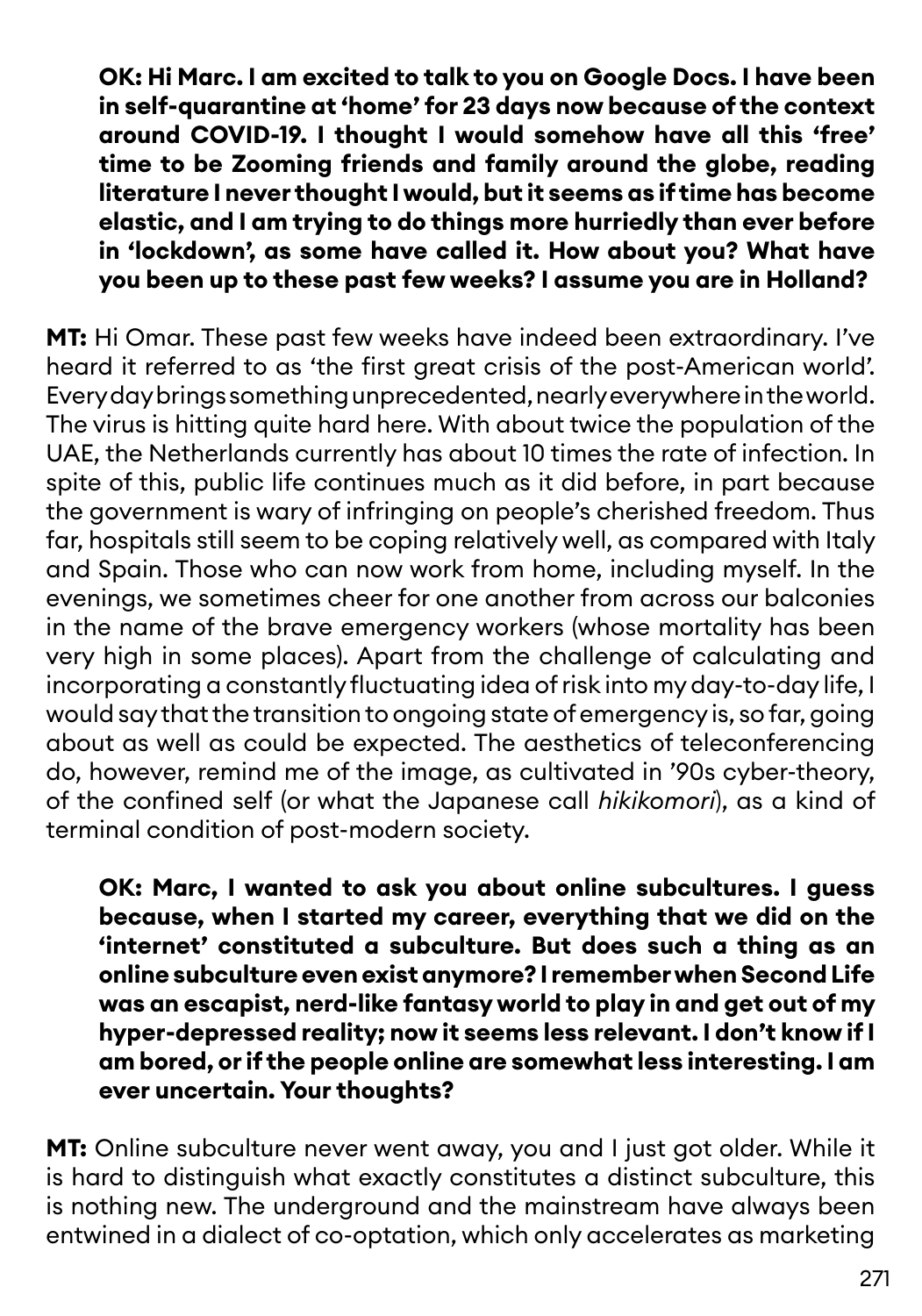gets cooler. As their vernacular innovations are co-opted by 'influencers', subcultures are driven to find ways of 'hiding in the light,' as Dick Hebdige once put it. This, in turn, leads to a dizzying proliferation of niche categories of style culture, which are either so subtle that their distinguishing features are essentially invisible to the rest of us, or else they're so extreme that they can't find any common ground with each other, leading them to withdraw into their own private communities, from where they occasionally organise strategic incursions into the mainstream. An example of the latter is the long-standing trolls subculture, which has actually been around since even before the web. I would say that its response to the massively expanded user-base, which corporate social media have helped bring online, has been quite reactionary. Whereas most of us, these days, tend to see the web and apps merely as extensions of our lives, this subculture insists on the old cyber-separationist distinction between VR and RL. Tending to hang out in anonymous message boards, which themselves have no real business model, the trolls are preoccupied with keeping the web a space of play as opposed to one of work. Their mantra is 'teh internet is serious business' [sic] (which is to say that it is not), and they'll go to extreme lengths to try and keep it that way.

**OK: I am also keen to understand a few further matters. For one, how do you think that modes of 'address' have shifted on and through social media over this last decade? The reason I think it's perhaps great to drop the 'sub' from 'culture' is because everyday stories are more widely voiced. For instance, so many of my friends—colleagues, artists and historians—have gone to social media to voice their despair: whether it be their depression; terminal diseases; domestic abuse and other such forms of pain—and they have used these forums as a means to galvanise advice, support, fundraise and so forth. Is this good, or is it frightening that say most countries in the world do not have support for mental-health care or domestic violence to this day?**

**MT:** Perhaps I can address the scope of this question obliquely through first engaging with your notion of 'voicing', which we can conceptualise as being neither part of language nor exactly part of the body, a paradox that philosophy has long struggled with. While Rousseau, for example, imagined himself as transcribing his own 'inner voice', Derrida considered this a fundamental error of western metaphysics. Instead, Derrida sought to focus attention on the materiality of writing, which he saw not as a mirror to speech, rather as something that came from outside of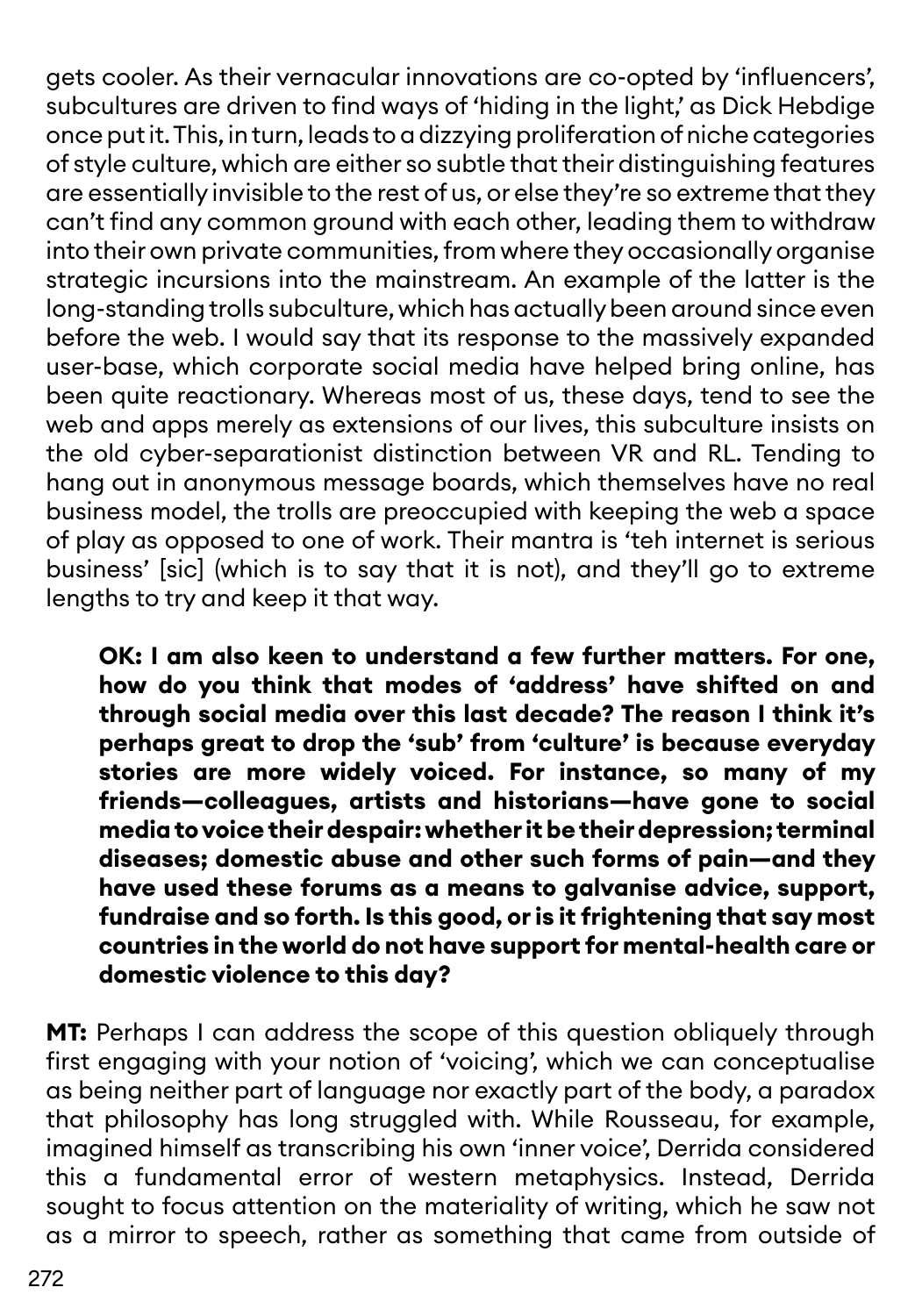us altogether. In so doing, he helped inaugurate a new way of thinking about how our dialogue with media effectively shapes our being in the world. The consequence of this radical hypothesis is that our being has a history that's tied to that of our media. According to Derrida's student, Bernard Stiegler, our being is increasingly subject to a kind of exploitation by new media corporations, which seek to control the temporal flow of our consciousness. As much as we may, however, be subject to such exploitation, Stiegler insists that poison can also be the cure—he refers to his approach as 'pharmacological'—since new media also render us evermore entangled with one another. Returning, then, to your question of what is to be done. For many, the solution is indeed the standard one that's been on offer for the past 100 years: to take ownership of what is already the product of our own labours.

**OK: I couldn't agree more. What is your opinion about the relationship between corporate governance and their actions versus the use of social media and everyday technologies by the individual? In your previous answer you said we 'must take control'. I have always said that we, as humans, feed the corporate machine and, without our desire to use it or give it content, it does not exist. How should we 'feel' or, indeed, consider the fact that much of our identities is increasingly shaped by the formal capacities of designed technologies by large corporations, and, moreover, the fact that these organisations (not all, but most) are purely using you/citizens/people for profit gain? Should one be afraid, absolve one's self from certain social or everyday technologies?** 

**MT:** The bottom line of social media is data-extractivism. In this sense, the business model of Facebook isn't actually that different from Aramco. Along such lines, we may also enquire as to the unintended consequence of these commercial activities, which are not calculated into their market price. In the case of oil production, this would be the release of CO<sub>2</sub>. What, then, are the 'externalities' of corporate social media? In other words, what else might be going on in Facebook's project to 'bring the world closer together'? One seemingly pessimistic answer is that Facebook has actively been redefining reality along evermore partisan lines, in ways that demagogues have found useful in their recent insurgent rise to power across many parts of the world. In his famous "Postscript on Societies of Control," however, Deleuze asserted: 'There is no need to fear or hope, but only to look for new weapons'. I take his point as being that both optimism, as well as pessimism, are essentially forms of fatalism. What we need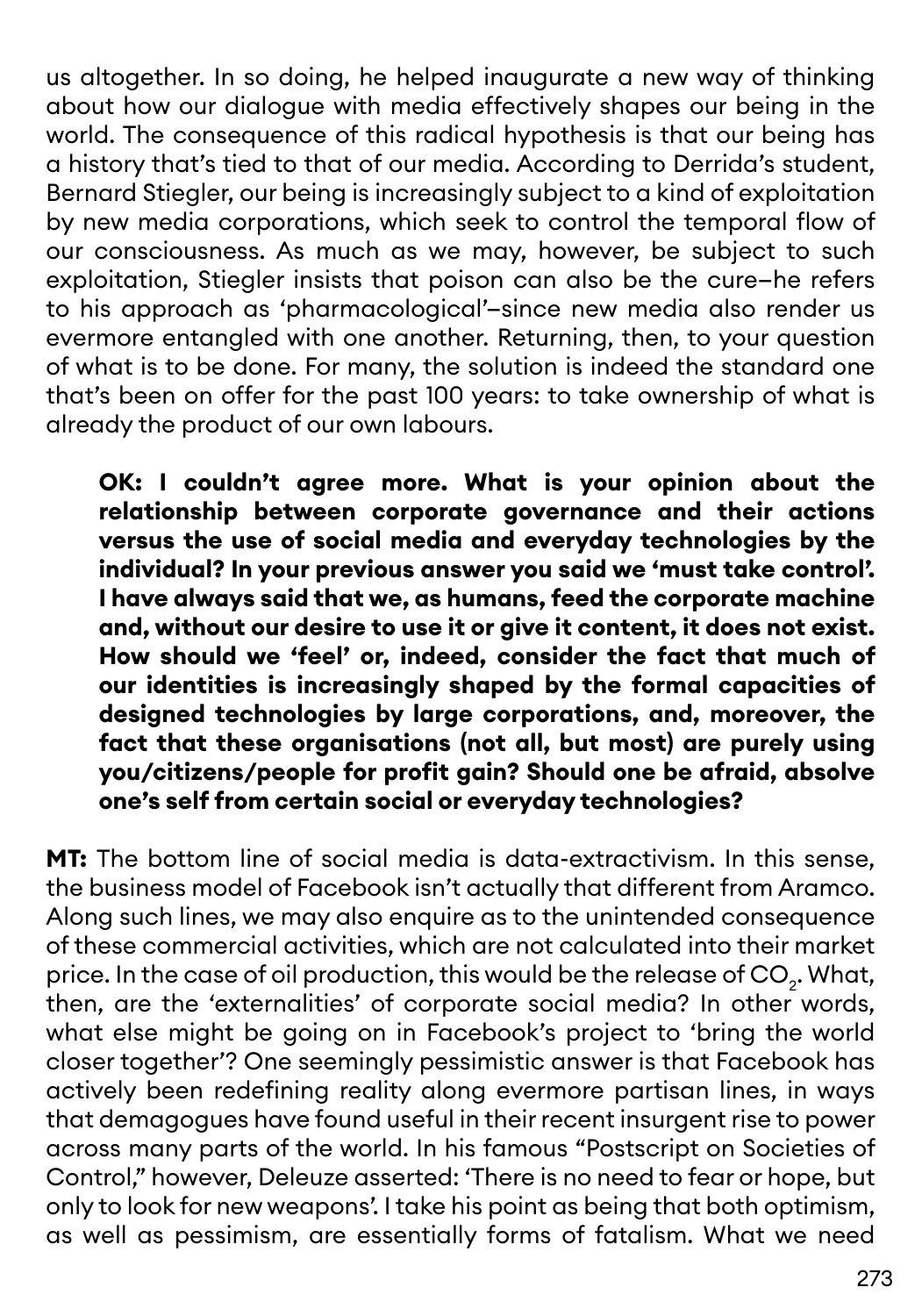today is rather a form of realism that is capable of truthfully depicting the conditions within which we now find ourselves. I would like to think that it is this highly abstract situation that art might help render visible.

## **MT: For my part, I am interested to hear more about your notion of a 'post-digital condition', and how this relates to what has been called 'post-internet' art?**

**OK:** When I released my edited volume *You Are Here: Art After the Internet* in January 2014, and subsequently followed it up with numerous books addressing the subject, I actually tried to extrapolate the 'meaning' and context behind what was called post-internet art and to apply that to the concept of the post-digital condition. For me, the post-digital condition is a milieu where we are aware that digital technologies have become ubiquitous in every single part of our cultural formation and, in many ways, essential to a particular kind of global existence—with circa 3.2-3.5 billion people now 'online' in some way. It is a world where we can no longer detach the formal aesthetics of a new-built structure from a phone design, an application's functionality, a piece of software's 'updates', an email chain's power to circulate, clothing design and so forth. All of this is tied to a digitally-induced, networked culture.

The exhibition *Art in the Age of Anxiety* seeks to make visible forms of complicity between the viewer and the art object by linking the familiar to the alien through a complex, spatialised architecture, which is intended to disorient and simultaneously soothe the viewer. Some of these ideas were present in early discussions of what constituted post-internet art, but I saw the framing of 'post-internet' art as myopic and very market and trend driven. This is something more existential. My cultural references are broad, from Gruen's transfer in mall culture—where we constantly end up seeking solace in the capitalist comfort of the mall—which, for example, is a theory I have extrapolated to articulate the comforts we find in the digital realm. But that doesn't even begin to scratch the surface of how I have tried to frame the exhibition, which has much to do with my schooling in post-colonial theory, invoking my mentor Jean Fisher's writings on the trickster—and thinking about how artists in the post-digital context, from Eva and Franco Mattes to Wafaa Bilal to Antoine Catala and Lawrence Abu Hamdan, have embodied these ideas. I've also considered deeply the post-digital condition's affective relationship to the body: I re-read *The Cyborg Manifesto* once a year—and I can never shake Debord from my first day as an undergraduate (when he was introduced to me);